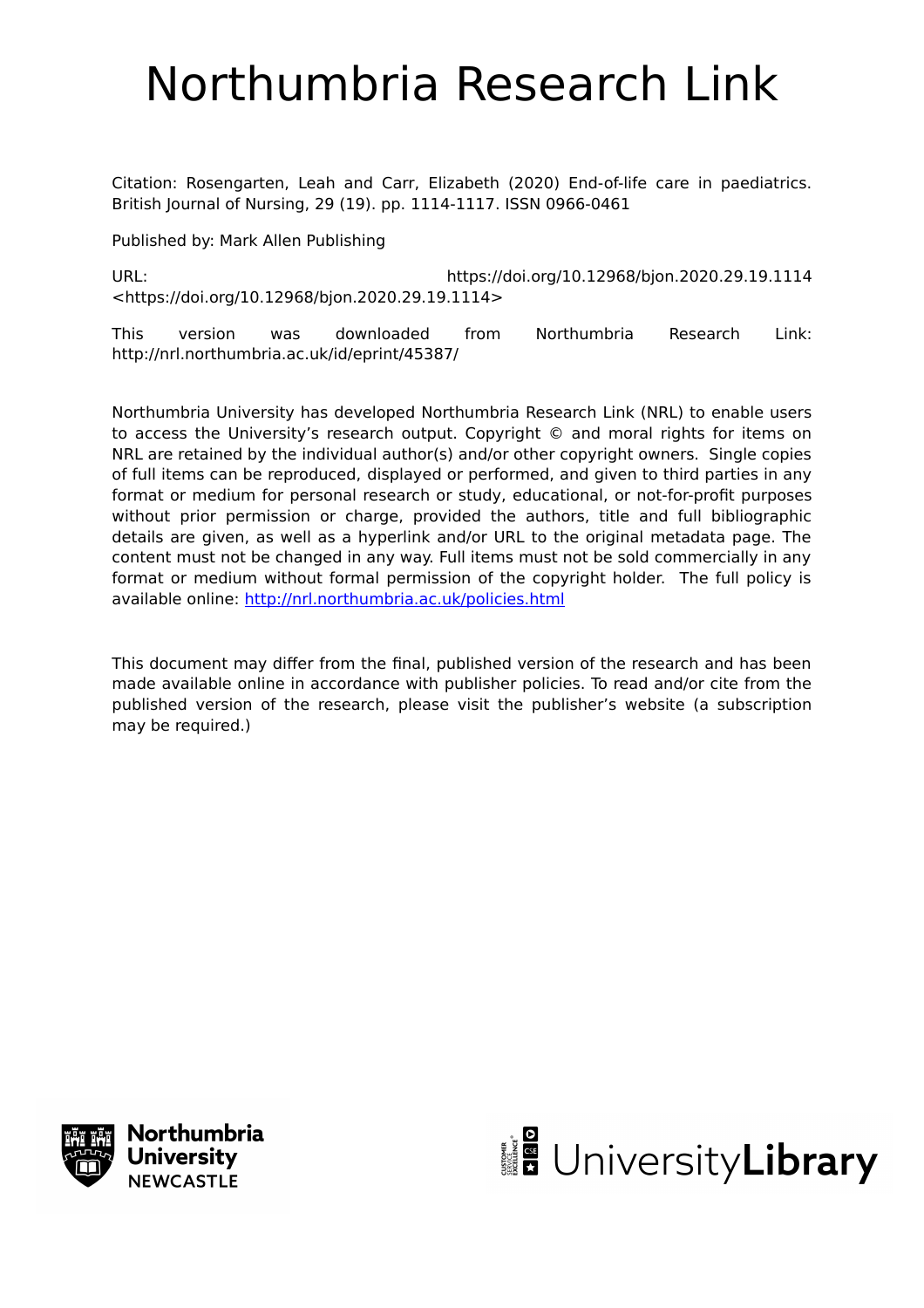# End of Life Care for Children and Young People; at a glance

#### Abstract

This article is part of an at a glance series on palliative and end of life care in Children and Young People. This article aims to provide detail on end of life care (EOL), including; the signs that death is imminent, how to manage the care of a dying child or young person and how to care for the patient after death.

#### Introduction

Research suggests that caring for a Child or Young Person (CYP) at the End Of Life (EOL) is one of the most emotionally challenging and traumatic experiences of practice (Maunder, 2006). For the healthcare professional, it is known that this role can instil 'tremendous anxiety' among those who care for CYP in these circumstances (Together for Short Lives, 2017). McCourt, Power & Glackin's (2014) study into nurses' experiences of EOL in acute hospital settings, found that feeling a lack of education and knowledge on EOL, including symptom management and identifying when death was imminent is one of the key factors identified as a barrier in managing EOL. This at a glance article will provide a point of reference for healthcare professionals, to help increase confidence when providing end of life care for CYP.

NICE (2019) guidance identifies that EOL care is the period of time where the CYP is expected or likely to die within the next few hours or days. The goal of high quality EOL care is to ensure that the CYP is able to live as well as possible until they die and ensures that the needs of both the CYP and their family are identified and met through EOL and into bereavement (Together for Short Lives, 2019).

# Care Planning and Symptom Management

Many studies have been carried out which seek to examine the experiences of parents whose child has received EOL. Whilst the quality of life for CYP at EOL is often dependant on the child's condition, research has shown that children are often reported to suffer during this time and experience many unpleasant symptoms (Blume et al, 2014; Rosen & Wolfe, 2017). The most common symptoms which parents perceived to cause suffering for their child tend to be; pain, breathing difficulties, feeding difficulties, fatigue and sleeping difficulties (Wolfe et al, 2000; Blume et al, 2014).

In order to manage unpleasant symptoms for CYP during EOL, an Advanced Care Plan (ACP) should be developed as soon as this is clinically indicated. An ACP should include details about the CYP's condition and decisions should be made in conjunction with the CYP and their family (Together for Short Lives, 2018; NICE, 2019). The ACP is a formal document which can be completed either electronically or by hand and up to date copies of the plan should remain with the CYP, at the setting a CYP regularly attends, and in their medical notes (Child and Young Person's Advance Care Plan Collaborative, 2017). The ACP will include decisions made relating to choices of care in the case of both acute deterioration and the gradual deterioration of the CYP's condition, along with treatment options, symptom management and the CYP's wishes around resuscitation and organ donation (Together for Short Lives, 2019). It is important to remember that plans need to be flexible and may need to be altered in order to meet changes in the CYP or family's needs and wishes (Together for Short Lives, 2018; NICE, 2019).

# Signs that a CYP is reaching EOL

It is impossible to tell exactly when a CYP will die and this is often a source of great upset for those around the CYP. However, there are some signs and changes that nursing staff can observe for which have been identified by NICE (2019). These changes are listed below, along with possible symptom management strategies for each and summarised in Figure 1.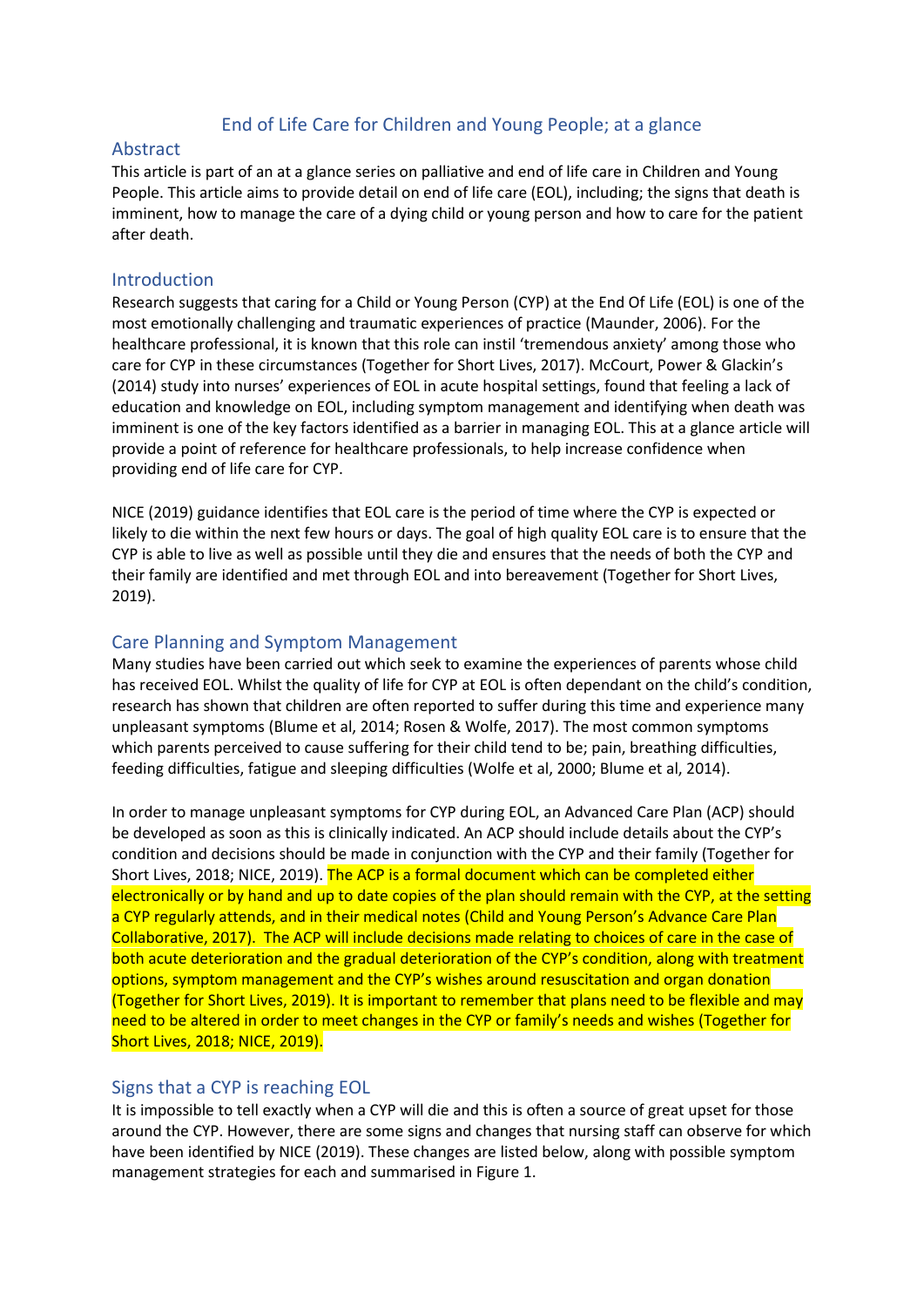| <b>Sign</b>                                | <b>Symptoms</b>                                                                                                                                            | <b>Treatment</b>                                                                                                                                                 |
|--------------------------------------------|------------------------------------------------------------------------------------------------------------------------------------------------------------|------------------------------------------------------------------------------------------------------------------------------------------------------------------|
| <b>Change of</b><br>breathing<br>pattern   | <b>Difficulty breathing</b><br>Coughing or coughing up blood.<br><b>Retaining secretions.</b><br>Noisy breathing, "rattling".<br>Increased anxiety.        | Repositioning.<br><b>Medication such as: hyoscine</b><br>hydrobromide, subcutaneous<br>diamorphine or midazolam, buccal<br>midazolam.<br>Oxygen.<br>Reassurance. |
| <b>Impaired</b><br>peripheral<br>perfusion | Hands, feet and limbs may get cold.<br>Changes in skin colour/pallor.<br>Increased sweating.                                                               | Keep the CYP warm and comfortable.                                                                                                                               |
| <b>Reduced oral</b><br>intake              | Reduced interest or inability to tolerate<br>food or drink.<br>Signs of dehydration such as dizziness.                                                     | Sips of water, moist mouth swabs.<br>Anti - sickness medication.<br>Intravenous fluids/nutrition (in certain<br>situations).<br>Pain relief.                     |
| <b>Fall in urine</b><br>output             | May be caused by urinary retention or<br>obstruction which could cause pain and<br>discomfort                                                              | Warm bath.<br><b>Relaxing atmosphere.</b><br>Gentle bladder massage.<br>Catheterisation.                                                                         |
| <b>Altered level of</b><br>awareness       | Reduced consciousness, responsiveness,<br>alertness, confusion and excessive<br>sleeping.<br>Increased agitation.                                          | Reassurance.<br>Calm environment.<br>Continue talking.<br>If required: benzodiazepines, anti-                                                                    |
|                                            |                                                                                                                                                            | anxiety and anti-psychotic<br>medications.                                                                                                                       |
| Intractable<br>seizures                    | Frequent, uncontrolled seizures<br>Convulsion, blackout, loss of bladder<br>control, eye flickering, fixed gaze/<br>staring into space, muscle tightening. | <b>Follow local seizure management</b><br>protocols.<br>Anti-seizure medication e.g.<br>midazolam, lorazepam, phenobarbital.                                     |
| New onset of<br>profound<br>weakness       | <b>Reduction in consciousness.</b><br>Increased sleeping.                                                                                                  | Calm environment.<br>Gentle touch.<br>Reassurance.<br>Continue to talk to the CYP                                                                                |

Figure 1. Signs, symptoms and treatment options for EOL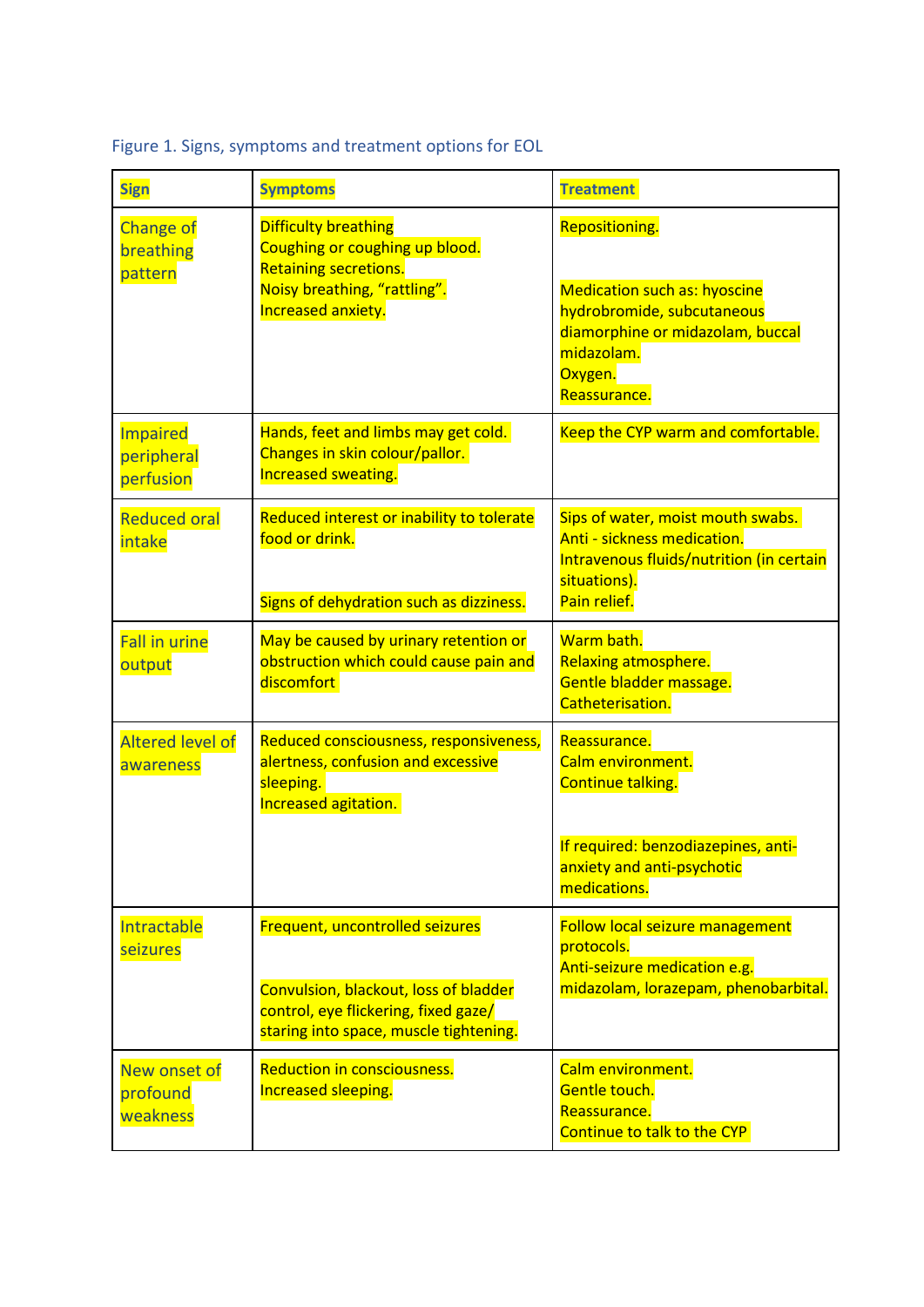| <b>Increasing pain</b> | Reporting pain, groaning or crying,<br>unsettled, agitated, reluctance to move,<br>touching painful areas, reduced oral | Pain assessment.                               |
|------------------------|-------------------------------------------------------------------------------------------------------------------------|------------------------------------------------|
|                        | intake.                                                                                                                 | Appropriate analgesia for the type of<br>pain. |

# Change of breathing pattern

There are several respiratory symptoms which can be expected to occur at EOL, of which the most frequent and distressing encountered in paediatrics tend to be difficulty breathing, coughing (including coughing up blood) and retained secretions (Craig, Henderson & Bluebond-Langner, 2015). Retained secretions can often cause noisy breathing, rattling or what is sometimes referred to as the 'death rattle' as patients are unable to clear their build-up of secretions (Together for Short Lives, 2017). Drugs can be used to help in this situation, including; hyoscine hydrobromide to dry up secretions, subcutaneous diamorphine or midazolam (Together for Short Lives, 2017).

Causes of breathing changes in EOL can also include anxiety, physical discomfort, environmental factors and medical disorders (NICE, 2019). Anxious CYPs should be encouraged to discuss their anxiety, be reassured and helped to manage their anxiety in appropriate ways, including the use of breathing techniques and anti-anxiety medications if required (NICE, 2019). Physical discomfort and environmental factors may be managed through simple strategies such as position changes and room temperature alterations (NICE, 2019). Lastly, medical disorders such as pneumonia, heart failure, sepsis or acidosis should be appropriately managed as clinically indicated (NICE, 2019).

Sadly, in some situations the CYP may experience a severe sudden onset breathlessness, if this occurs it can be a terminal event. The goal of care is always to get the child settled and comfortable as quickly as possible and buccal Midazolam and Morphine may be given until the child is settled (Together for Short Lives, 2017).

# Impaired peripheral perfusion

It can be expected that shortly before death, a CYP's hands, feet and limbs may get cold, and the colour of their skin may change from a healthy pink colour to a pale, grey pallor (NICE, 2019; Together for Short Lives, 2019). On occasion, the CYP's skin can become clammy, they may sweat profusely, and the skin may start to break down. Care of the CYP at this stage should focus on keeping them warm and comfortable but little can be done to improve these symptoms as they are caused by the initial stages of molecule breakdown in destructive metabolism in the body.

# Loss of interest in or ability to tolerate drinks or food

The CYP's appetite and thirst is likely to reduce at EOL which is often a source of concern for families as they worry that inadequate nutrition or dehydration may hasten death. It is important the families are supported to understand that CYP's at EOL require less fluid and nutrition to support them as their bodies are less active at this stage (Together for Short Lives, 2019). An inability to tolerate food or drink due to nausea or vomiting can be managed with anti-sickness medication (Together for Short Lives, 2017).

Management of decreased fluid and nutritional intake should be at the wishes of the CYP and what they feel able to tolerate (NICE, 2019). Sips of water, or a moist mouth swab can be helpful for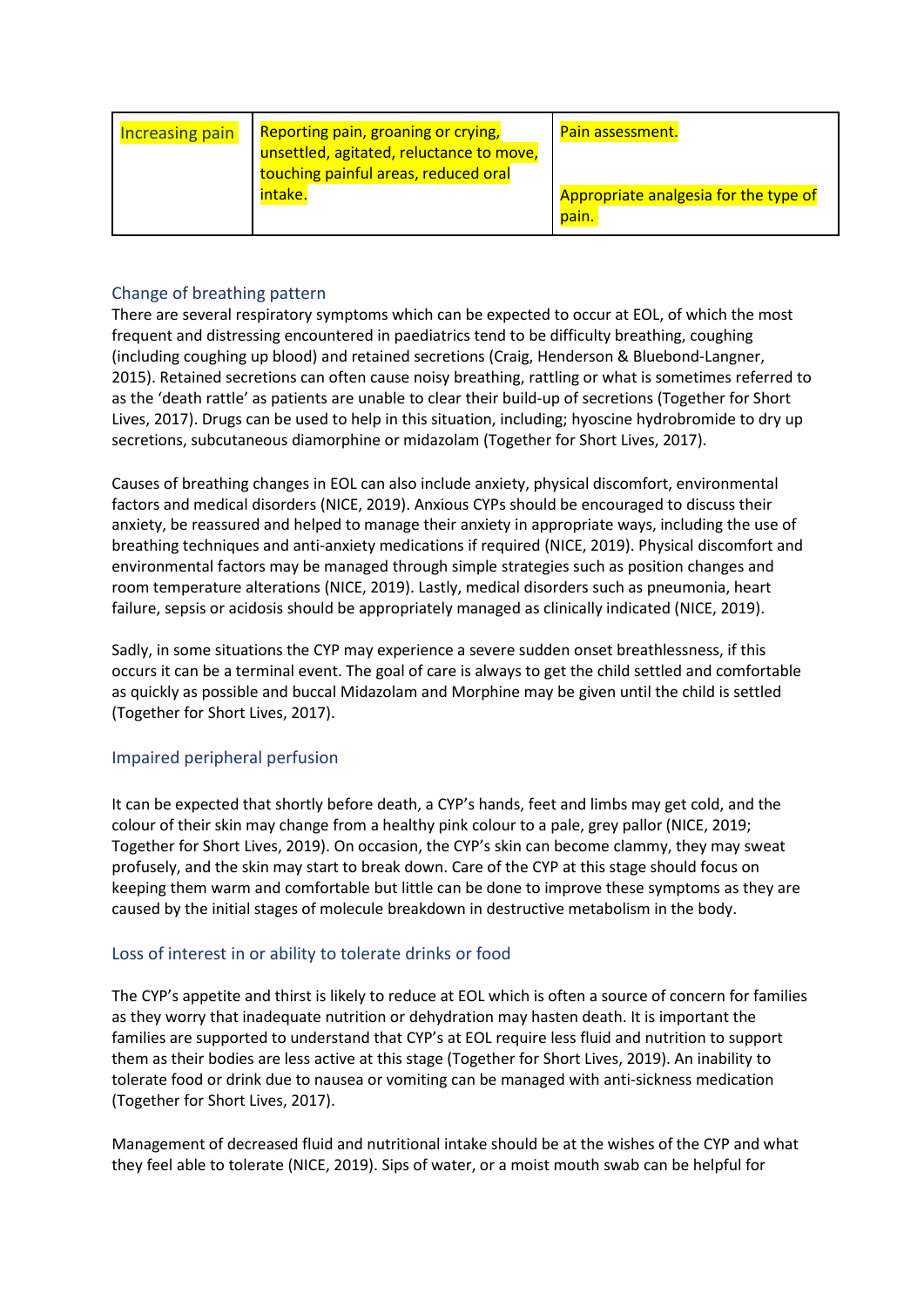mouth care and to relieve thirst (Together for Short Lives, 2019; Together for Short Lives, 2017). CYPs who were previously fed via intravenous nutrition or enteral tube should be involved with discussions on whether continuing this method of nutrition is in their best interests (NICE, 2019). Dehydration may be managed if clinically indicated or it is felt to be causing distressing symptoms such as dizziness for the CYP (Together for Short Lives, 2017).

# A marked and unexplained fall in urine output

The amount of urine that a body produces often decreases at EOL but for some CYP, an inability to pass urine may be due to urine retention (often a side effect of opiates) (Together for Short Lives, 2017). If this is a cause of discomfort for the CYP, it can be managed through a warm bath, a relaxed atmosphere, or gentle bladder massage, though in some cases catheterisation may be necessary (TFSL, 2017).

#### Altered level of awareness

Shortly before death, a CYP can be expected to display altered levels of awareness which includes reduced consciousness, responsiveness, alertness, confusion and excessive sleeping (NICE, 2019). CYP's who become agitated should be reassured, kept safe from injury and possible causes of the agitation explored (NICE, 2019). If pharmaceutical management is felt to be of use then benzodiazepines, anti-anxiety and anti-psychotic medications can be considered (Together for Short Lives, 2017; NICE, 2019).

When CYP's become unresponsive, there is growing evidence that suggests that they may still hear and be aware of what is going on around them, so families and healthcare professionals should continue to talk to the CYP (Leigh, 2001).

#### Intractable seizures

For some CYPs seizures can be expected as EOL approaches, but on occasion intractable seizures may occur and these types of seizures will keep occurring even with optimal management. Whenever seizures occur at EOL, they should be managed with anti-seizure medication  $e.g.$ midazolam, and pharmacological managed unless this is proven to be ineffective (Together for Short Lives, 2017). Possible causes of the seizures should be explored, as drug toxicity in EOL care is known to contribute to seizures (Together for Short Lives, 2017).

#### New onset of profound weakness

Usually at the stage of profound weakness, CYP's will also be experiencing a reduction in consciousness so this is less distressing than other symptoms. However, CYPs should continue to be reassured and have their anxiety managed during this time, examples of this would be through gentle touch, also continuing to talk and encouraging the family to continue to talk to the CYP.

#### Increasing pain and need for analgesia

Managing pain early and well is the best way to avoid severe uncontrolled pain during EOL care. It is essential that drug doses are increased enough and that the right analgesia **e.g. morphine** is used in order to manage rapidly increasing pain for CYPs at EOL (Together for Short Lives, 2017). CYP's who are in pain should be assessed using an age appropriate pain assessment and consideration should be given to possible overlooked sources of pain such as neuropathic pain, gastrointestinal pain,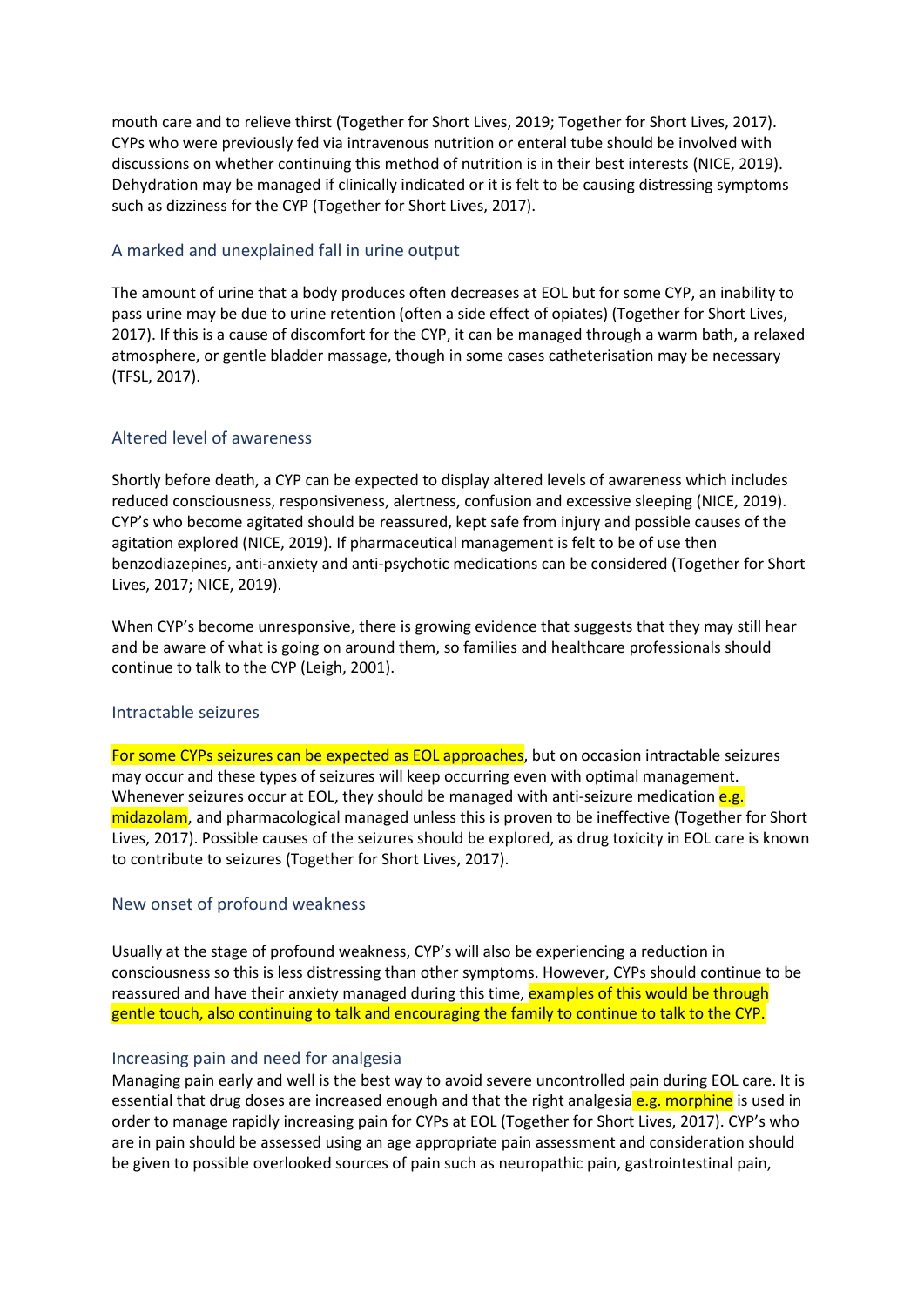bladder pain, bone pain, pressure ulcers, headache, musculoskeletal pain or dental pain (NICE, 2019). Pain can be therapeutically and pharmacologically managed in accordance with guidelines.

# How to care for the CYP after death

When a CYP has died, the child should be cared for in a location of the family's choice where possible, whether this be a hospital, at home or a hospice. Many families will choose to wash their CYP and remove all medical equipment where possible, but this is a choice (Together for Short Lives, 2019).

Practically, healthcare professionals should recognise that it is useful to incline the head and shoulders slightly to prevent pooling of body fluids in the upper body and the body goes through the following processes (Together for Short Lives, 2019);

- Algor mortis when the heart stops beating, the body immediately starts to become cold. This can take from 2-8 hours for the outer body.
- Changes to the eyes immediately after death it is a good idea to close the CYPs eyes as these can become fixed open if this is not done.
- Pallor and loss of skin elasticity the skin can become pale and dry due to the lack of circulating blood.
- Lividity within 30 minutes of death, the skin will become discoloured a dark purple due to gravitational pooling of blood. It often pools at the part of the body that is touching a hard surface. After 10-12 hours this becomes fixed.
- Rigor mortis this is a period of muscle stiffening which normally occurs 3-4 hours after death and disappears after 36-48 hours.
- Bleeding due to the lack of blood flow, blood will not clot and stop normally, so any areas of bleeding may need to be packed to prevent continuous bleeding.
- Seepage or leakage of body fluids is common families should be warned of this and fluids handling respectfully.

All deaths must be verified by an appropriately trained healthcare professional, who should establish that the death is expected, the DNR is signed in line with current guidance and that the death does not need reporting to the coroner (Together for Short Lives, 2019). Local guidelines will dictate the cooling and transport of CYPs after death, but families should be encouraged to be involved in the process of caring for their CYP after death as much as they wish. They may wish to collect memories of their CYP, including handprints, footprints and locks of hair.

# Bereavement Support

It is important to ensure that families have a network of support in place and each family's bereavement support should be individual to their needs (Together for Short Lives, 2019). As well as local bereavement support, there are various charities available which support families who are bereaved (Child Bereavement UK, 2020; Clic Sargent UK, 2020; Care for the Family, 2020).

# Support throughout EOL Care

It is important that healthcare professionals providing EOL care for CYPs, be aware that discussing the ACP can be distressing for CYPs and they may be reluctant to think about end of life care, have difficulties discussing end of life care, or have differences of opinion about the care plan (NICE, 2019).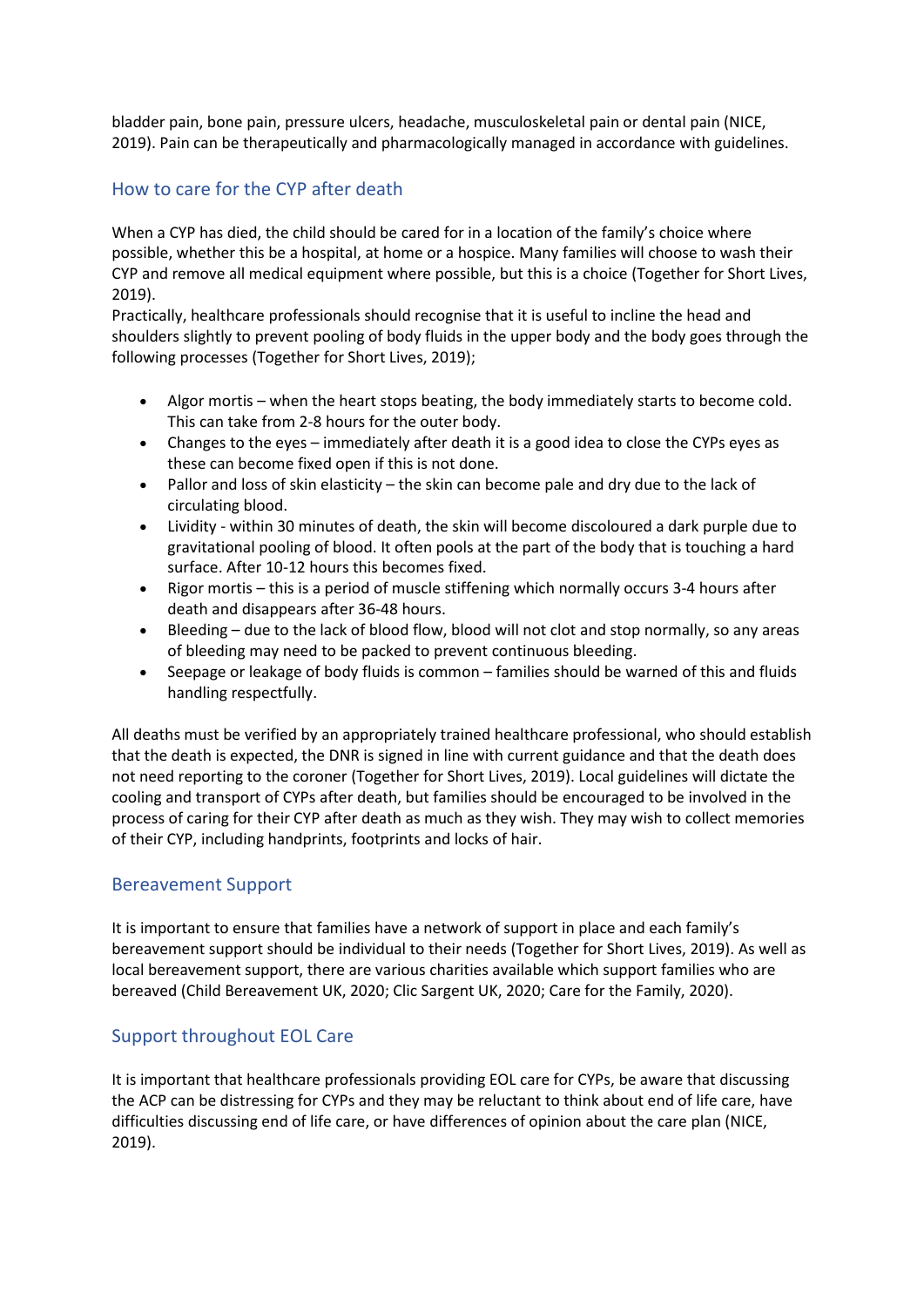Research into parents' priorities for EOL care has highlighted that they wish to have their faith respected, receive honest and complete information, have access to healthcare professionals when needed, have well planned care which is communicated clearly, ensure that the integrity of the parent-child relationship is preserved and witness emotional expression and support by staff (Meyer et al, 2006).

Lastly, it is widely identified that providing EOL care for CYPs is an emotionally difficulty process for healthcare professionals. Healthcare professionals need support to reflect on this process and organisations should arrange a debrief for all staff involved in EOL care, to ensure that lessons are learned and to improve practice for the future (Together for Short Lives, 2019).

# Implications for practice

- EOL care is a difficult role for healthcare professionals but increased knowledge and understanding of this subject will ensure that the CYP is able to live as well as possible until they die and that the needs of both the CYP and their family are identified and met through EOL and into bereavement.
- Advanced Care Plans should be in place for all CYPs undergoing EOL care and should include decisions made relating to choices of care in the case of both acute deterioration and the gradual deterioration of the CYP's condition, along with treatment options, symptom management and the CYP's wishes around resuscitation and organ donation.
- CYP's and their family should be involved in all decision making at a level they are comfortable with.
- Whilst expected time of death can never be predicted, healthcare professionals should be alert to the signs that CYP may display which could show that end of life is approaching. These include; change in the breathing pattern, impaired peripheral perfusion, reduced oral intake, fall in urine output, altered level of awareness, intractable seizures, new onset of profound weakness, increasing pain.
- Knowledge of the process of care after death is vital to ensure this is well managed. This process includes verification of death, the washing of the CYP's body and the cooling and transport of CYPs after death. Families should be encouraged to be involved in the process of caring for their CYP after death as much as they wish and they may wish to collect memories of their CYP, including handprints, footprints and locks of hair.
- CYPs, families and healthcare professionals all need emotional support when experiencing EOL care. Both formal and informal networks including charities, family and the wider community, individual healthcare professionals and the healthcare organisation, may fulfil this role.

# Further Reading

- The following guidance provides useful reading for healthcare professionals involved in EOL for CYP;
- NICE (2016) 'End of life care for infants, children and young people with life-limiting conditions: planning and management'.
- RCN (2018) 'RCN Competencies: Caring for Infants, Children and Young People Requiring Palliative Care'.
- Together for Short Lives range of resources on palliative and EOL care.
- Template ACPs are available from the Child and Young Person's Advance Care Plan Collaborative, (2017). Available at: [http://cypacp.uk/document-downloads/care](https://eur02.safelinks.protection.outlook.com/?url=http%3A%2F%2Fcypacp.uk%2Fdocument-downloads%2Fcare-plan%2Fadvanced-care-plan-with-respect%2F&data=02%7C01%7C%7Ce248523af3c14c7e3f8308d81acf8d96%7C84df9e7fe9f640afb435aaaaaaaaaaaa%7C1%7C0%7C637288826018824187&sdata=T6ycfRv9lnxBjjnpsZPMDO1SIARDI%2Fj13%2B4OOWJuAk0%3D&reserved=0)[plan/advanced-care-plan-with-respect/](https://eur02.safelinks.protection.outlook.com/?url=http%3A%2F%2Fcypacp.uk%2Fdocument-downloads%2Fcare-plan%2Fadvanced-care-plan-with-respect%2F&data=02%7C01%7C%7Ce248523af3c14c7e3f8308d81acf8d96%7C84df9e7fe9f640afb435aaaaaaaaaaaa%7C1%7C0%7C637288826018824187&sdata=T6ycfRv9lnxBjjnpsZPMDO1SIARDI%2Fj13%2B4OOWJuAk0%3D&reserved=0)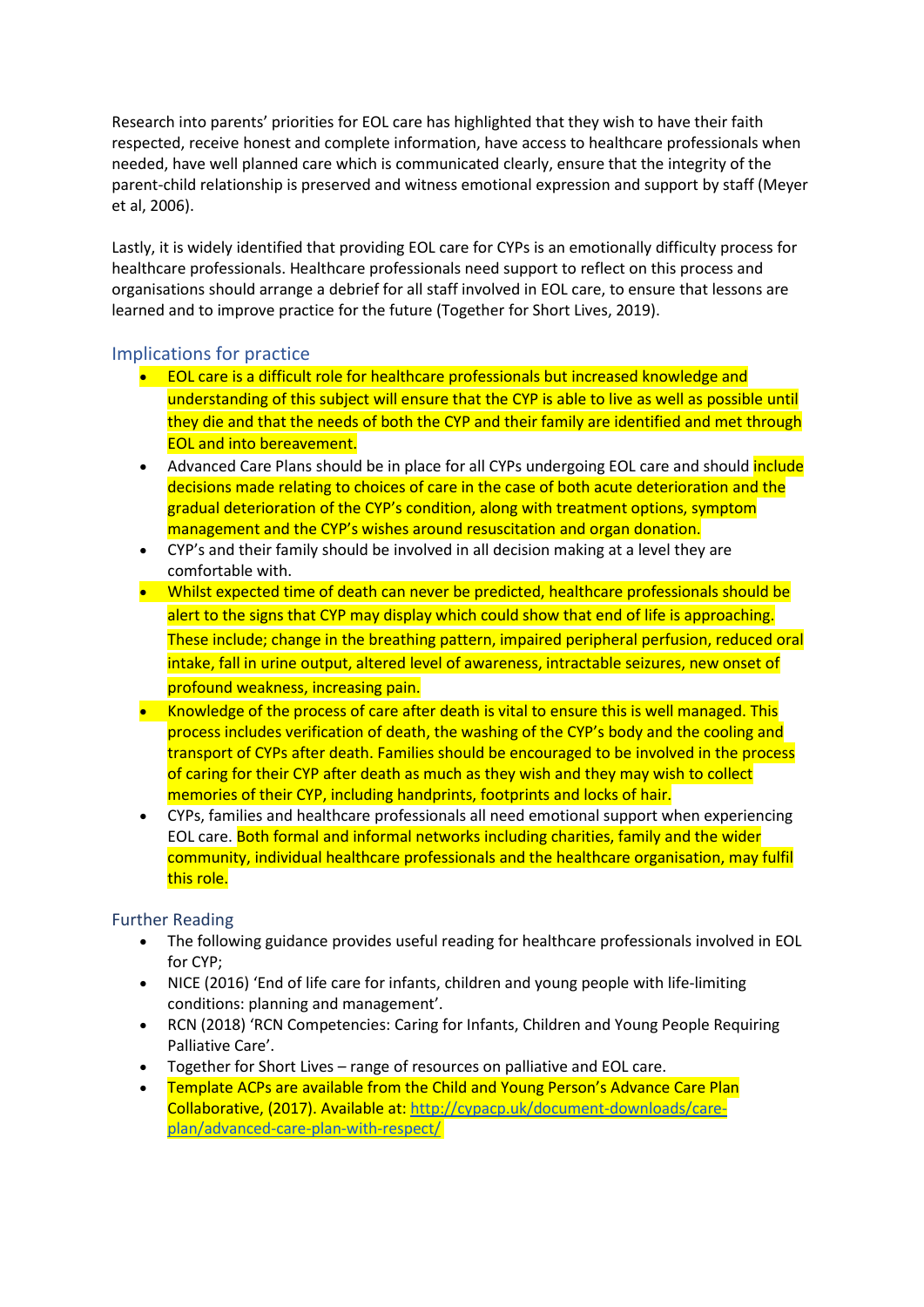# References

Blume, ED., Balkin, EM., Aiyagari, R., Ziniel, S., Beke, DM., Thiagarajan, R., Taylor, L., Kulik, T., Pituch, K., Wolfe, J. (2014). 'Parental perspectives on suffering and quality of life at end-of-life in children with advanced heart disease: an exploratory study'. *Pediatric Critical Care Medicine.* 15(4), pp336- 342.

Care for the Family UK. (2020). [Online]. Available from [https://www.careforthefamily.org.uk/Family-life/bereavement-support/supporting-bereaved](https://www.careforthefamily.org.uk/Family-life/bereavement-support/supporting-bereaved-people/further-help.%20Accessed%20on%2013/05/2020)[people/further-help.](https://www.careforthefamily.org.uk/Family-life/bereavement-support/supporting-bereaved-people/further-help.%20Accessed%20on%2013/05/2020) Accessed on 13/05/2020.

Child and Young Person's Advance Care Plan Collaborative. (2017). [Online]. Available from [http://cypacp.uk/document-downloads/care-plan/advanced-care-plan-with-respect/](https://eur02.safelinks.protection.outlook.com/?url=http%3A%2F%2Fcypacp.uk%2Fdocument-downloads%2Fcare-plan%2Fadvanced-care-plan-with-respect%2F&data=02%7C01%7C%7Ce248523af3c14c7e3f8308d81acf8d96%7C84df9e7fe9f640afb435aaaaaaaaaaaa%7C1%7C0%7C637288826018844176&sdata=qQ8oQsMEt40yRHWVVX4loJUAu%2BUiBU4rKLhZJ2gB6gU%3D&reserved=0) . Accessed (20/6/2020).

Child Bereavement UK. (2020). [Online]. Available from [www.childbereavementuk.org.](https://eur02.safelinks.protection.outlook.com/?url=http%3A%2F%2Fwww.childbereavementuk.org%2F&data=02%7C01%7C%7Ce248523af3c14c7e3f8308d81acf8d96%7C84df9e7fe9f640afb435aaaaaaaaaaaa%7C1%7C0%7C637288826018854179&sdata=03ZaJ67fb2%2Fz4FNR13%2FQXMJiwKwa6Hop6MPDaQwM5sE%3D&reserved=0) Accessed on 13/05/2020.

Clic Sargent UK. (2020). [Online]. Available from [https://www.clicsargent.org.uk/life-with](https://eur02.safelinks.protection.outlook.com/?url=https%3A%2F%2Fwww.clicsargent.org.uk%2Flife-with-cancer%2Fmy-child-has-cancer%2Fwhen-your-child-wont-get-better%2Fgrief-and-bereavement%2Fbereavement-resources-and-organisations%2F&data=02%7C01%7C%7Ce248523af3c14c7e3f8308d81acf8d96%7C84df9e7fe9f640afb435aaaaaaaaaaaa%7C1%7C0%7C637288826018864166&sdata=%2FxcE9MlgHykwoE98yFUSsXzKHopDblONx30%2Fmvm3RX0%3D&reserved=0)[cancer/my-child-has-cancer/when-your-child-wont-get-better/grief-and](https://eur02.safelinks.protection.outlook.com/?url=https%3A%2F%2Fwww.clicsargent.org.uk%2Flife-with-cancer%2Fmy-child-has-cancer%2Fwhen-your-child-wont-get-better%2Fgrief-and-bereavement%2Fbereavement-resources-and-organisations%2F&data=02%7C01%7C%7Ce248523af3c14c7e3f8308d81acf8d96%7C84df9e7fe9f640afb435aaaaaaaaaaaa%7C1%7C0%7C637288826018864166&sdata=%2FxcE9MlgHykwoE98yFUSsXzKHopDblONx30%2Fmvm3RX0%3D&reserved=0)[bereavement/bereavement-resources-and-organisations/.](https://eur02.safelinks.protection.outlook.com/?url=https%3A%2F%2Fwww.clicsargent.org.uk%2Flife-with-cancer%2Fmy-child-has-cancer%2Fwhen-your-child-wont-get-better%2Fgrief-and-bereavement%2Fbereavement-resources-and-organisations%2F&data=02%7C01%7C%7Ce248523af3c14c7e3f8308d81acf8d96%7C84df9e7fe9f640afb435aaaaaaaaaaaa%7C1%7C0%7C637288826018864166&sdata=%2FxcE9MlgHykwoE98yFUSsXzKHopDblONx30%2Fmvm3RX0%3D&reserved=0) Accessed on 13/05/2020.

Craig, F,. Henderson, EM., Bluebond-Langner, M. (2015). 'Management of Respiratory Symptoms in Paediatric Palliative care'. *Current Opinion in Support Palliative Care*. 9(3), pp.217-226.

Leigh, K., (2001) 'Communicating with Unresponsive Patients', *Nursing Times*, 97(48), pp.35.

Maunder (2006) 'Emotion work in the palliative nursing care of children and young people', International Journal of Palliative Nursing, 12 (1) pp. 27-33

McCourt, R., Power, JJ., Glackin, M. (2013). 'General nurses' experiences of end-of-life care in the acute hospital setting: a literature review'. *International Journal of Palliative Nursing.* 19(10), pp510- 516.

Meyer, EC., Ritholz, MD., Burns, JP., Truog, RD. (2006). 'Improving the quality of end-of-life care in the pediatric intensive care unit: parents' priorities and recommendations'. *Pediatrics.* 117(3), pp649-657.

National Institute for Health and Care Excellence (NICE). (2019). 'End of life care for infants, children and young people with life-limiting conditions: planning and management', Available at: [https://www.nice.org.uk/guidance/NG61/chapter/recommendations#approaching-the-end-of](https://eur02.safelinks.protection.outlook.com/?url=https%3A%2F%2Fwww.nice.org.uk%2Fguidance%2FNG61%2Fchapter%2Frecommendations%23approaching-the-end-of-life&data=02%7C01%7C%7Ce248523af3c14c7e3f8308d81acf8d96%7C84df9e7fe9f640afb435aaaaaaaaaaaa%7C1%7C0%7C637288826018874163&sdata=wVgF%2B0WGNl%2FIuWOLKDDh%2BfW8b9WpcXSTB7vhBqH9T4Y%3D&reserved=0)[life](https://eur02.safelinks.protection.outlook.com/?url=https%3A%2F%2Fwww.nice.org.uk%2Fguidance%2FNG61%2Fchapter%2Frecommendations%23approaching-the-end-of-life&data=02%7C01%7C%7Ce248523af3c14c7e3f8308d81acf8d96%7C84df9e7fe9f640afb435aaaaaaaaaaaa%7C1%7C0%7C637288826018874163&sdata=wVgF%2B0WGNl%2FIuWOLKDDh%2BfW8b9WpcXSTB7vhBqH9T4Y%3D&reserved=0) Accessed: 24/04/2020

Rosen, AR., Wolfe, J. (2017). 'Approaching the Third Decade of Paediatric Palliative Oncology Investigation: Historical Progress and Future Directions'. *Lancet Child and Adolescent Health*. 1, pp56-67.

Royal College of Nursing (RCN). (2018). 'RCN Competencies: Caring for Infants, Children and Young People Requiring Palliative Care'. [Online]. Available from [https://www.rcn.org.uk/professional](https://eur02.safelinks.protection.outlook.com/?url=https%3A%2F%2Fwww.rcn.org.uk%2Fprofessional-development%2Fpublications%2Fpub-007033&data=02%7C01%7C%7Ce248523af3c14c7e3f8308d81acf8d96%7C84df9e7fe9f640afb435aaaaaaaaaaaa%7C1%7C0%7C637288826018884164&sdata=jlCDiCJHOVRk3DSz%2BDLFWd4kQxAkTKZjB8ZxlpbSL7E%3D&reserved=0)[development/publications/pub-007033.](https://eur02.safelinks.protection.outlook.com/?url=https%3A%2F%2Fwww.rcn.org.uk%2Fprofessional-development%2Fpublications%2Fpub-007033&data=02%7C01%7C%7Ce248523af3c14c7e3f8308d81acf8d96%7C84df9e7fe9f640afb435aaaaaaaaaaaa%7C1%7C0%7C637288826018884164&sdata=jlCDiCJHOVRk3DSz%2BDLFWd4kQxAkTKZjB8ZxlpbSL7E%3D&reserved=0) Accessed on 13/05/2020.